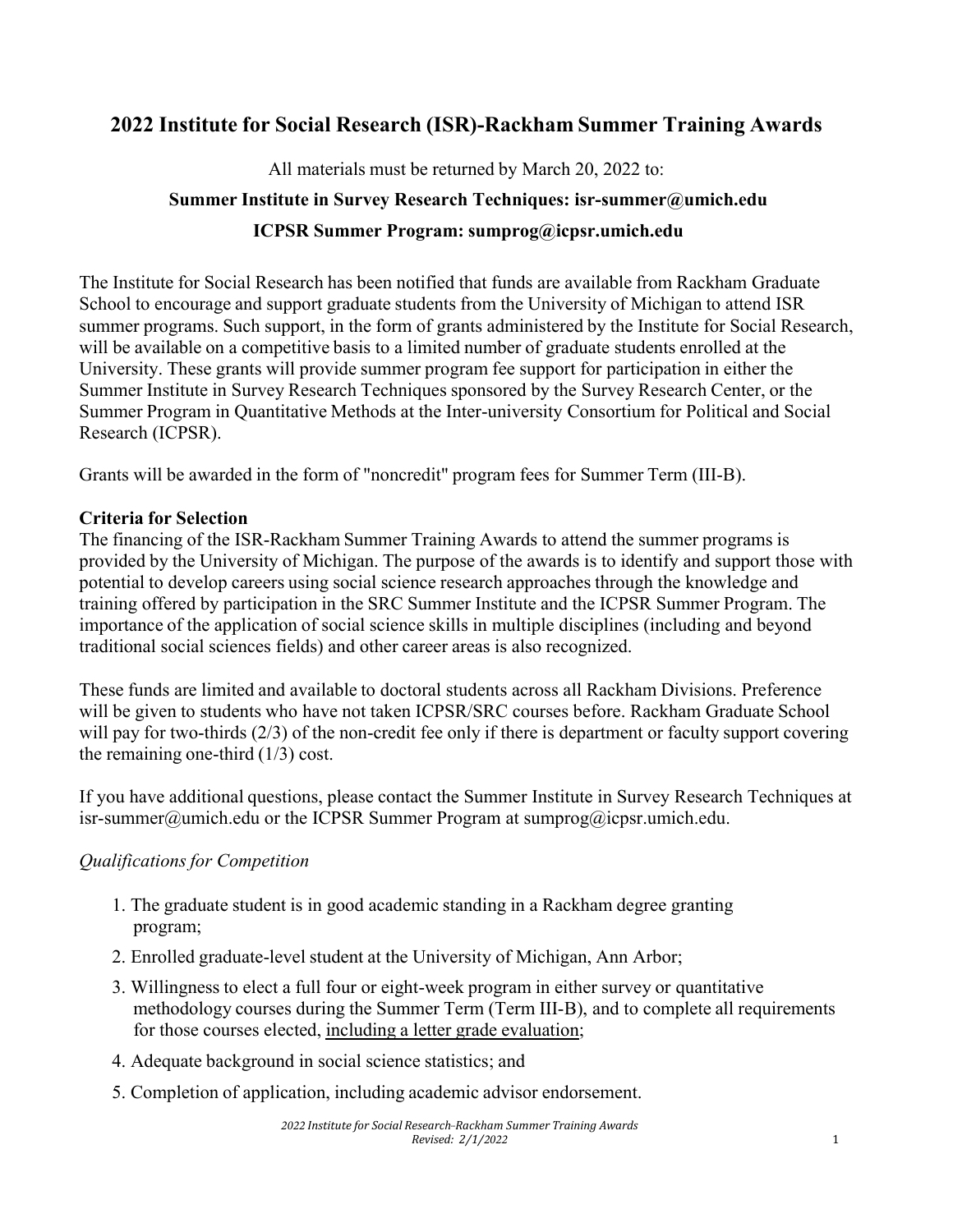Rackham is committed to providing opportunities for research training and development to all students, including those from a range of diverse backgrounds. Rackham Merit Fellows also are strongly encouraged to apply. Interested and eligible students should use the funding application form included below.

In addition to the funding application, applicants will also need to submit the general ICPSR Summer Program or SRC Summer Institute application forms. These applications can be found on the respective programs' websites:

ICPSR Summer Program in Quantitative Methods of Social Research www.icpsr.umich.edu/sumprog/ SRC Summer Institute in Survey Research Techniques: https://si.isr.umich.edu/

#### *Completed applications must include:*

- 1. The general SRC Summer Institute Application form or registration for the ICPSR Summer Program, or both. These application/registration forms can be found on the websites listed above.
- 2. The funding application form, including the Academic Statement.
- 3. An unofficial University of Michigan transcript.
- 4. Your academic advisor's endorsement.
- 5. Non-credit course cost-sharing form

#### **All application materials must be returned by March 20, 2022 to either:**

SRC Summer Institute in Survey Research Techniques at isr-summer@umich.edu ICPSR Summer Program office at sumprog@icpsr.umich.edu

It is the responsibility of the applicant to ensure that all elements of the application, including the advisor endorsement, and transcript, are submitted by the deadline.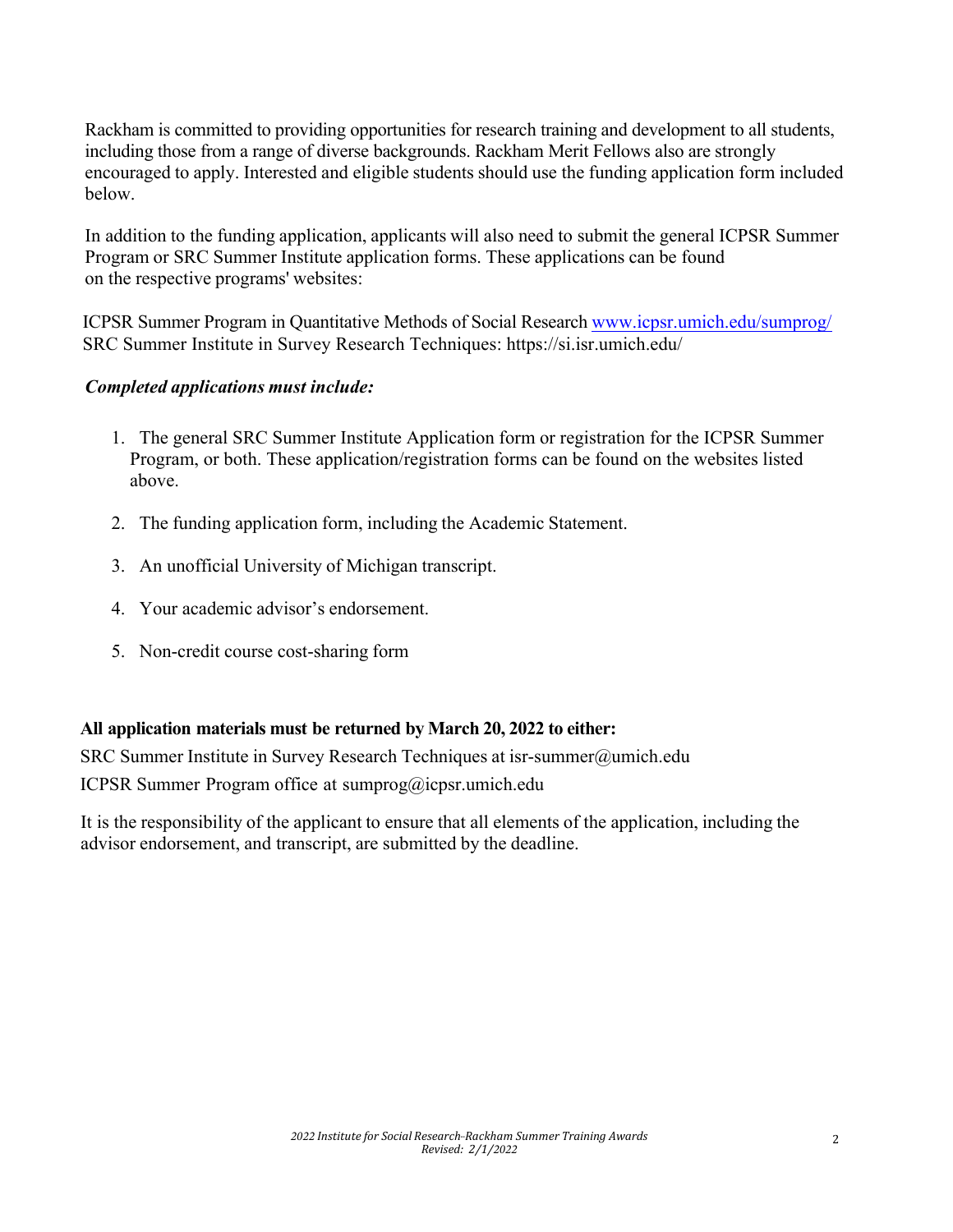#### *Funding Application Form*

*Deadline: March 20, 2022*

### **2022 Institute for SocialResearch (ISR)-Rackham SummerTraining Awards**

| Applicant's Name:                                                                                   |
|-----------------------------------------------------------------------------------------------------|
| Student ID $#$ :                                                                                    |
| School and Department:                                                                              |
| Telephone:                                                                                          |
| E-mail Address:                                                                                     |
| Are you interested in courses offered by:<br>The CDC Summer Institute in Survey Research Techniques |

The SRC Summer Institute in Survey Research Techniques The ICPSR Summer Program in Quantitative Methods

*You may attend both, but check the programs' brochures for possible time and date conflicts.*

Have you achieved Candidacy? ( ) Yes ( ) No

1. Academic Statement: Please provide, on another sheet of paper, a statement fully describing the compelling academic or career reasons for your full-time participation as a student in either the Summer Institute in Survey Research Techniques or the ICPSR Summer Program in Quantitative Methods.

2. Would the ISR courses be used to fulfill department/program requirements, or are they electives (supplemental to the requirements)?

3. ( ) Requirements\* ( ) Electives -*What are the requirements the courses are intended to fulfill?*

4. Have you taken a ICPSR/SRC course(s) before? ( ) Yes ( ) No

5. Are you a Rackham Merit Fellowship student? ( ) Yes ( ) No

6. Please provide a copy of your most recent unofficial University of Michigan transcript.

7. After discussion with your academic advisor, please ask her/him to complete the following "Academic Advisor's Endorsement" portion.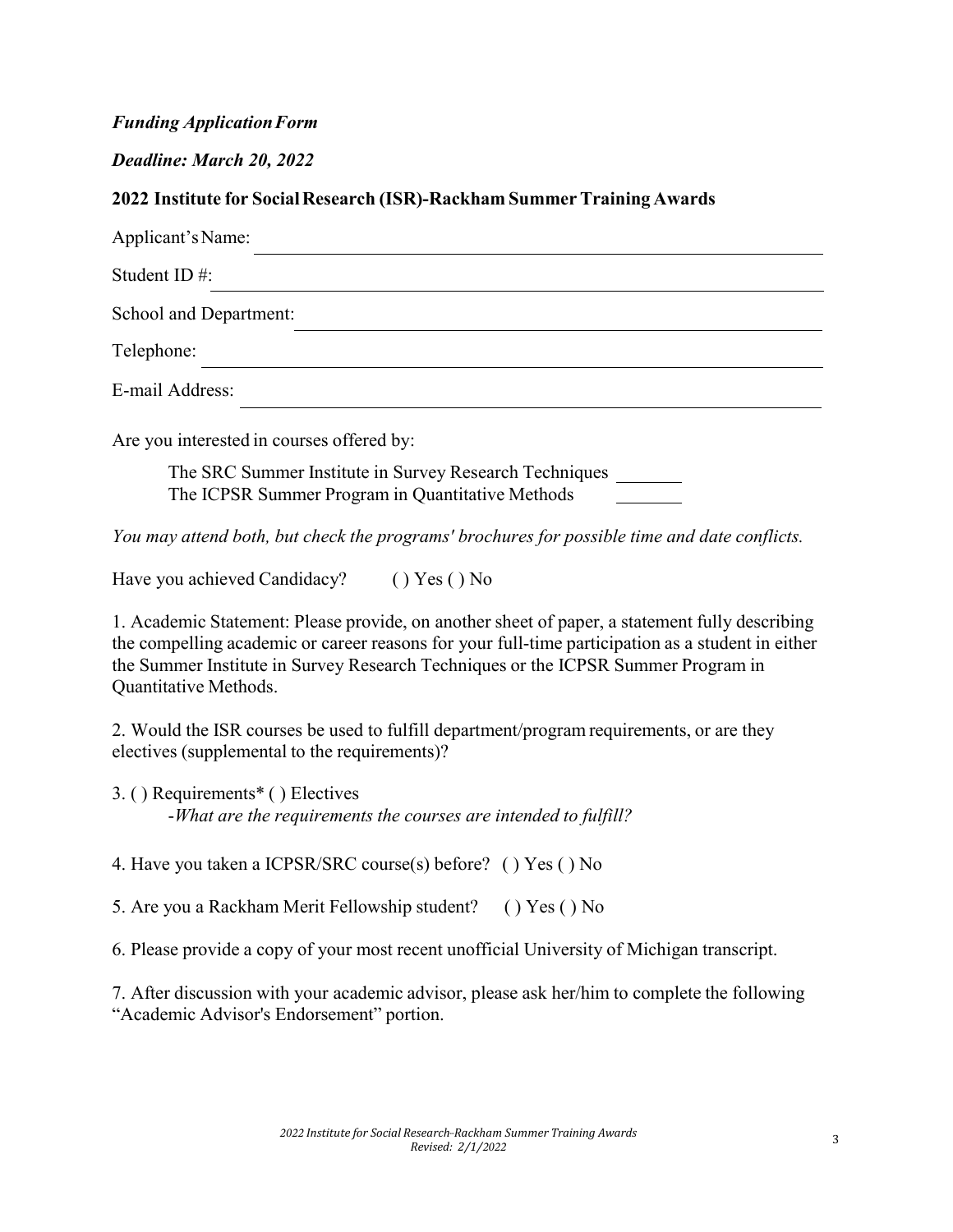# *Academic Advisor's Endorsement Deadline: March 20, 2022* **2022 Institute for Social Research (ISR)-Rackham Summer Training Awards**

Applicant's Name:

Advisor's Name:

a. Based upon your knowledge of this student's academic performance to date, do you support this request? ( ) Yes ( ) No

b. Please comment on the applicant's academic promise and the relevance of this program to the applicant's professional goals and department/program research course requirements. You may use either or both sides of this sheet, or attach a separate letter.